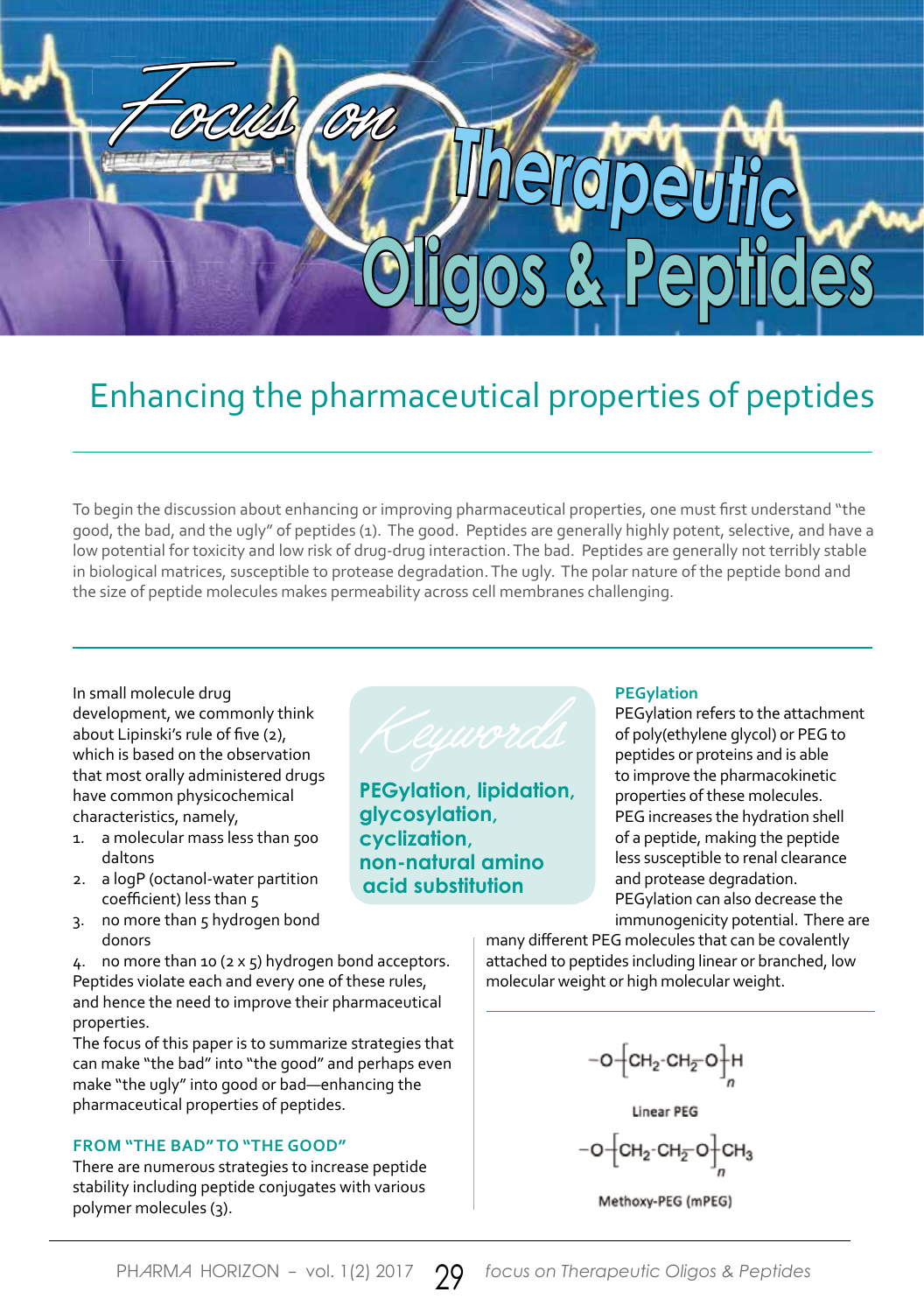

There are many examples of PEGylated

pharmaceuticals (4) ranging from small molecules like Naloxegol (PEGylated opioid antagonist) to biologics like Pegfilgrastim (PEGylated GCSF). Although PEGylation can improve solubility, stability, and circulating half-life, the PEG moiety itself is not readily metabolized by the body. Therefore, removal or clearance of PEG from the body can be problematic.

### **Lipidation**

Post-translational modification of proteins with lipid moieties is a well-known, natural modification. Prenylation of cysteine residues occurs on the gamma subunit of the heterotrimeric G-proteins as well as on lowmolecular weight G-proteins like *ras* (5). This lipidation is critical for membrane association and appropriate signal transduction. Although common in nature, prenylation is not a strategy used for therapeutic peptides. Instead, a more commonly used strategy is to attach a fatty acid to a peptide using either a labile ester bond or a more stable amide bond (N-acylation). The attachment can be direct to the peptide including the N-terminus or with a spacer molecule between the lipid and the peptide.

The addition of a lipid to a peptide increases its hydrophobicity which can aid in the association of the peptide to cellular membranes. Lipidated peptides can also bind to serum albumin which can facilitate the transport and provide a reservoir.

The addition of lipid to peptides is a 20-year old strategy to increase stability of the peptide and extend the half-life, first used in the 1990s with various insulin analogs. The once-daily liraglutide developed by Novo Nordisk is a success story for acylated peptides. Liraglutide (marketed in the US under the tradename Victoza) is a GLP-1 analog approved for the treatment of type 2 diabetes (6). A palmitic acid (C16 fatty acid) is attached to the peptide via the amino group on a side chain lysine using a gammaglutamic acid spacer. The result is a soluble and albuminbound GLP-1 analog with a nearly 10-fold increase in halflife (10-15 hours compared to 1-1.5 hours).



Geranylgeraniol (prenyl-type lipid)



palmitic acid (C16 fatty acid)

### **Glycosylation**

Glycosylation, the attachment of sugar residues to molecules, is very common in nature with nearly 50% of all proteins having this modification. These glycosyl chains are typically attached to amino acid side chains, namely serine/threonine (O-linkage) and asparagine/ glutamine (N-linkage). The complex stereochemistry of the glycosyl chains have previously limited the wide spread introduction of glycosylation into chemicallydefined, therapeutic peptides. However, this is now changing with commercially available libraries of chemically-defined glycans (see www.glytech.jp) which allows for an empirical approach to optimize pharmaceutical properties of peptides with the selective introduction of glycosyl chains in solid-phase peptide synthesis (7, 8).



Example of a complex biantennary glycan (9). From Qasba, PK (2015) Bioconjug Chem 26 (11), 2170-5

### **FROM "THE UGLY" TO "THE BAD/GOOD"?**

"The ugly" for peptides is permeability, getting across the various cell membranes in the body. From the gastro intestinal tract (oral bioavailability) to intracellular targets to crossing the endothelial cells of the blood-brain-barrier, each a challenge and general limitation for peptides.

A notable exception to "the ugly" comes from the natural product cyclosporine A. Cyclosporine A is a potent, orally bioavailable immunosuppressant isolated from the fungus, *Tolypocladim inflatum*. It is an eleven-amino acid, macrocyclic peptide with some unique chemical features, including its cyclic nature, N-methylation of the peptide amide nitrogen, and the incorporation of non-natural and D-amino acids. Collectively, these features improve the physicochemical properties of the peptide and allow gut and membrane permeation as well as increased stability.

Peptide chemists have attempted to incorporate cyclosporine-like features into other peptide structures such as cyclization, intramolecular disulfide bonds and